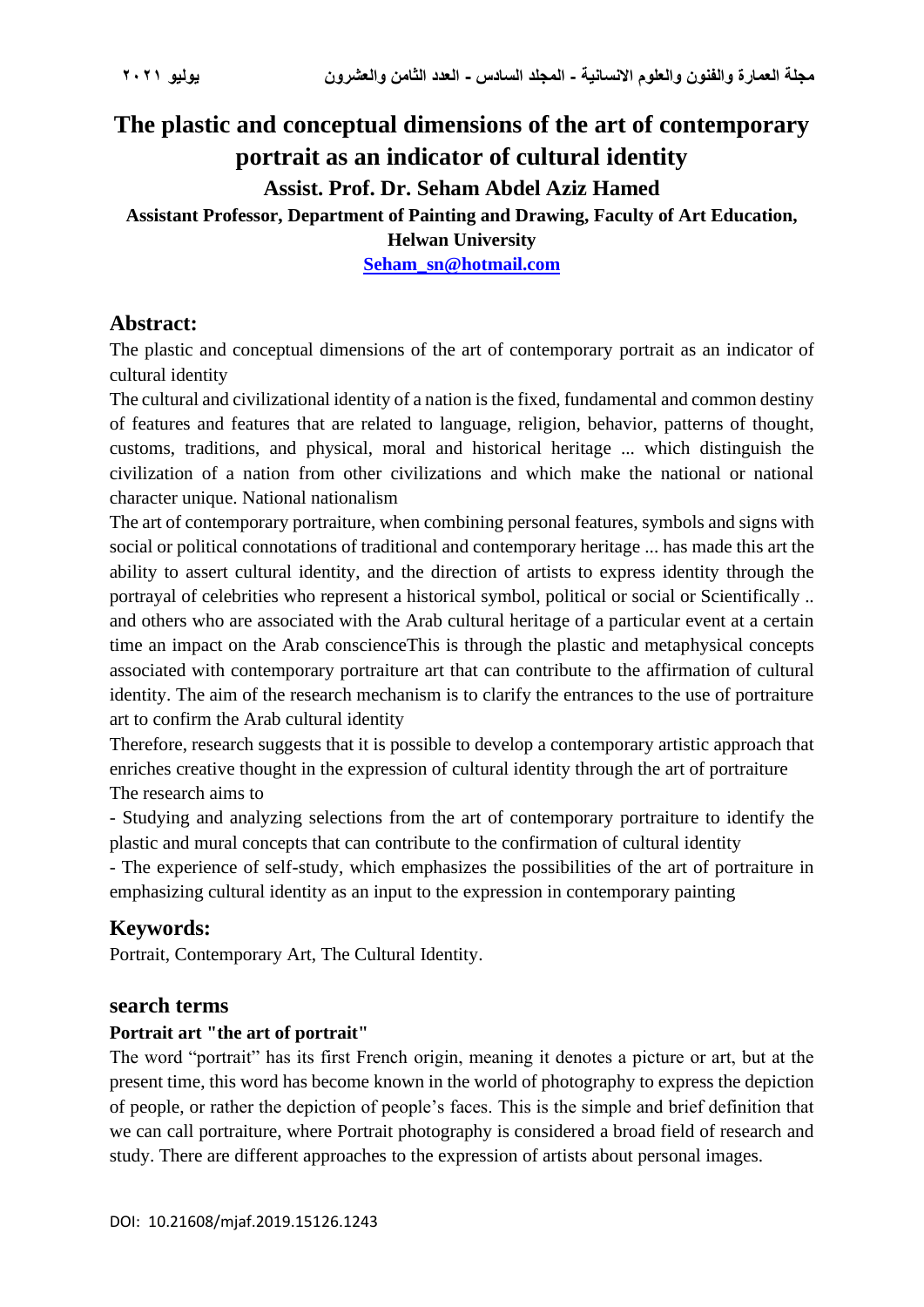#### **cultural identity**

Cultural identity is defined as a set of basic fixed cultural features and forms that express the historical specificity of a group or nation, and it is also defined as a homogeneous compound of perceptions, memories, symbols, values, creations, expressions, and aspirations for a person or group, and this group that constitutes a nation differs from one place to another in the world. "Arab cultural identity" as a language and culture that existed before the existence of the Islamic call, but it was confined to Arab tribes and specific geographic locations.. While Arabism - as an identity of cultural civilizational affiliation - began with the emergence of Islam and with the association of the Arabic language with the Holy Qur'an and with the spread of the call by Arab pioneers, this is how it became "Civilized Arabism" is the Arab culture with a civilized content that brought Arab culture out of the two circles: ethnic and geographic, to the broad civilizational horizon, which was jointly maintained and propagated by Arab Christians and non-Arab Muslims. The Arabian Peninsula) to a circle that expands to include all those who assimilate into Arab culture regardless of their ethnic origins, and most of those who are Arabs now and did not come from Arab origins in terms of blood or race entered into this definition. This confirms the ancient history of the Arabs in terms of considering religious minorities in the Arab region themselves as part of Islamic civilization, and in terms of the interaction of ethnic minorities (Islamic and Christian) with Arab culture as a culture that embraces the plurality of religions and races

#### **Research Methodology:**

The research follows the descriptive analytical method

## **The most important results:**

Drawing inspiration from personal images from the Arab cultural heritage and interpreting them visually contributes to deepening the Arab cultural identity.

- Determining the most important starting points for expressing the Arab cultural identity in the artistic work, which considers the material and conceptual elements of the Arab cultural heritage as one of the most important ones.

## **The most important recommendations:**

The importance of confirming the Arab cultural identity with artistic work, taking care to include the elements and concepts related to the Arab cultural and ideological heritage because of its impact on contemporary Arab values and standards.

The necessity of paying attention to Arab research and studies that aim to strengthen the Arab cultural identity in light of contemporary global changes

# **References:**

- 'iilisha khawariru , min 'usul alhadathat , judhur ma baed alhadathat , diawjin aleadad 163 s,
- difid 'anghliz , jun haghisun , tarjamat layliin almusawii , susyulujia alfan , ealam almaerifat , alkuayt 2007
- subhi alshsharuwni , madaris wamadhahib alfini alhadith , alhayyat almisriat aleamat lilkitab , 2002
- eiz aldiyn najib , fajar altaswir alhadith , dar almustaqbal , 1985